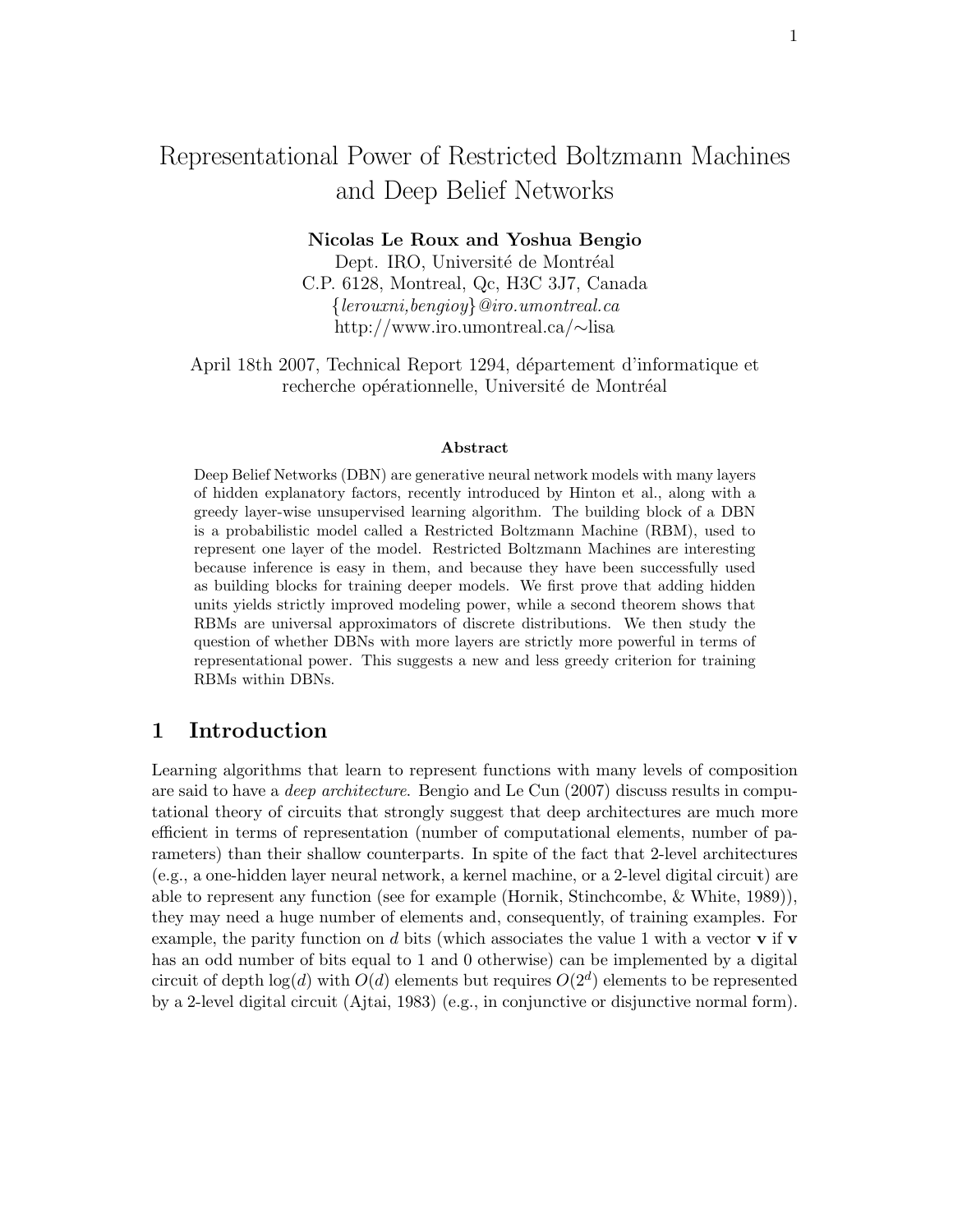We proved a similar result for Gaussian kernel machines: they require  $O(2<sup>d</sup>)$  non-zero coefficients (i.e., support vectors in a Support Vector Machine) to represent such highly varying functions (Bengio, Delalleau, & Le Roux, 2006a). On the other hand, training learning algorithms with a deep architecture (such as neural networks with many hidden layers) appears to be a challenging optimization problem (Tesauro, 1992; Bengio, Lamblin, Popovici, & Larochelle, 2007).

Hinton, Osindero, and Teh (2006) introduced a greedy layer-wise unsupervised learning algorithm for Deep Belief Networks (DBN). The training strategy for such networks may hold great promise as a principle to help address the problem of training deep networks. Upper layers of a DBN are supposed to represent more "abstract" concepts that explain the input data whereas lower layers extract "low-level features" from the data. In Bengio et al. (2007), Ranzato, Poultney, Chopra, and LeCun (2007) this greedy layer-wise principle is found to be applicable to models other than DBNs. DBNs and RBMs have already been applied successfully to a number of classification, dimensionality reduction, information retrieval, and modeling tasks (Welling, Rosen-Zvi, & Hinton, 2005; Hinton et al., 2006; Hinton & Salakhutdinov, 2006; Bengio et al., 2007; Salakhutdinov & Hinton, 2007).

In this paper we show that adding hidden units stricly yields improved modeling power, unless the RBM already perfectly models the data. Then, we prove that an RBM can model any discrete distribution, a property similar to those of neural networks with one hidden layer. Finally, we discuss the representational power of DBNs and find a puzzling result about the best that could be achieved when going from 1-layer to 2-layer DBNs.

# 1.1 Background on RBMs

#### 1.1.1 Definition and properties

A Restricted Boltzmann Machine (RBM) is a particular form of Product of Experts (Hinton, 1999, 2002) which is also a Boltzmann Machine (Ackley, Hinton, & Sejnowski, 1985) with a bipartite connectivity graph. An RBM with  $n$  hidden units is a parametric model of the joint distribution between hidden variables  $h_i$  (explanatory factors) and observed variables  $v_i$  (the example), of the form

$$
p(\mathbf{v}, \mathbf{h}) \propto \exp(-E(\mathbf{v}, \mathbf{h})) = e^{\mathbf{h}^T W \mathbf{v} + b^T x + c^T \mathbf{h}}
$$

with parameters  $\theta = (W, b, c)$  and  $(\mathbf{v}, \mathbf{h}) \in \{0, 1\}^2$ .  $E(\mathbf{v}, \mathbf{h})$  is called the **energy** of the state  $(v, h)$ . We consider here the simpler case of binary units. It is straightforward to show that  $P(\mathbf{v}|\mathbf{h}) = \prod_j P(v_j|\mathbf{h})$  and  $P(v_j = 1|\mathbf{h}) = \text{sigm}(b_j + \sum_i W_{ij}h_i)$  (where sigm is the sigmoid function defined as  $sign(x) = \frac{1}{1+exp(-x)}$ , and  $P(h|\mathbf{v})$  has a similar form:  $P(\mathbf{h}|\mathbf{v}) = \prod_i P(h_i|\mathbf{v})$  and  $P(h_i = 1|\mathbf{v}) = \text{sigm}(c_i + \sum_j W_{ij}v_j)$ . Although the marginal distribution  $p(\mathbf{v})$  is not tractable, it can be easily computed up to a normalizing constant. Furthermore, one can also sample from the model distribution using Gibbs sampling. Consider a Markov chain initialized with a v sampled from the empirical data distribution (distribution denoted  $p_0$ ). After sampling h from  $P(\mathbf{h}|\mathbf{v})$ , sample a  $\mathbf{v}'$  from  $P(\mathbf{v}'|\mathbf{h})$ , which follows a distribution denoted  $p_1$ . After k such steps we have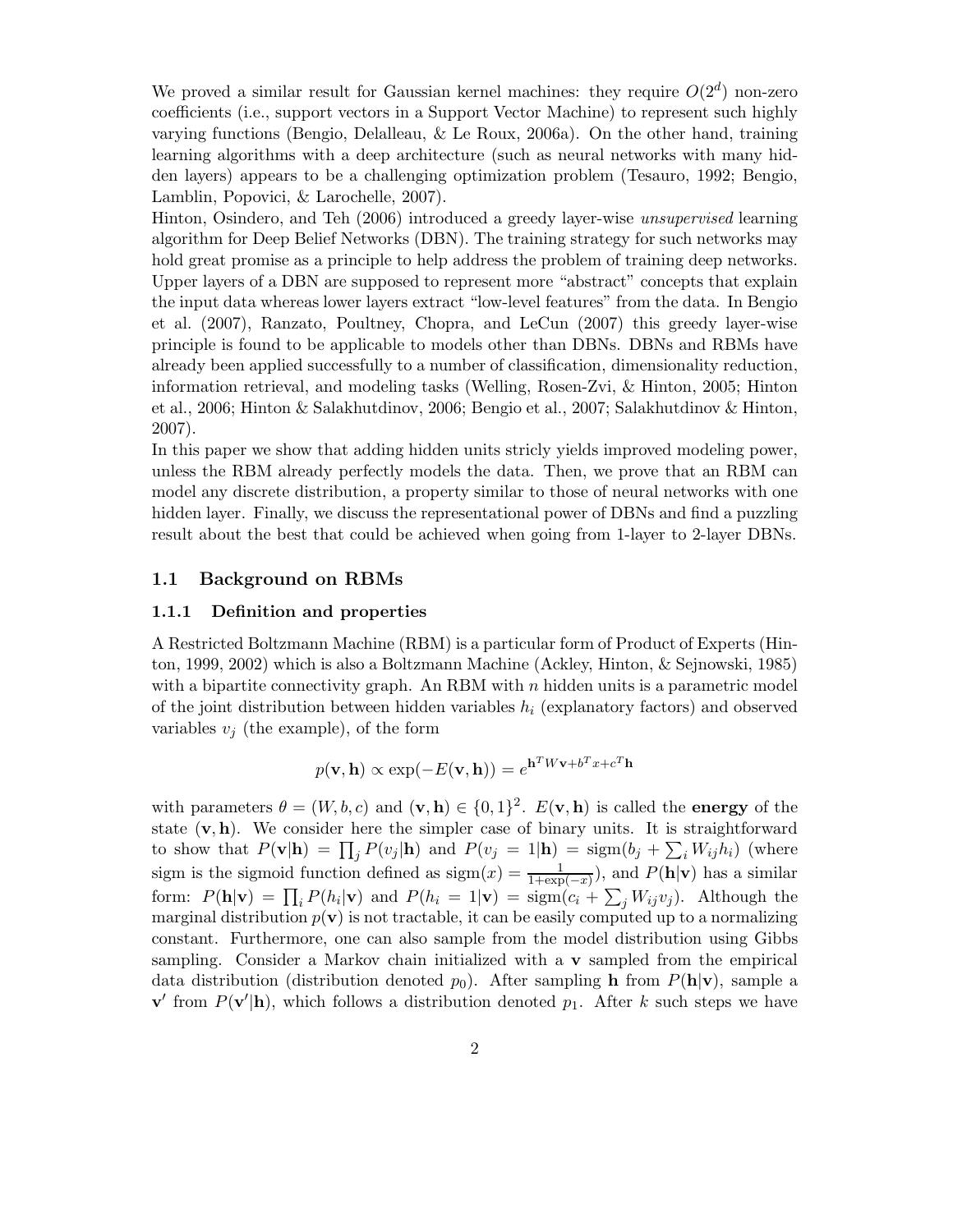samples from  $p_k$ , and the model's generative distribution is  $p_\infty$  (convergence of the Gibbs MCMC).

## 1.1.2 Training and Contrastive Divergence

Carreira-Perpiñan and Hinton (2005) showed that the derivative of the log-likelihood of the data under the RBM with respect to the parameters is

$$
\frac{\partial \log p(\mathbf{v}, \mathbf{h})}{\partial \theta} = -\left\langle \frac{\partial \log E(\mathbf{v}, \mathbf{h})}{\partial \theta} \right\rangle_0 + \left\langle \frac{\partial \log E(\mathbf{v}, \mathbf{h})}{\partial \theta} \right\rangle_{\infty} \tag{1}
$$

where  $\langle \cdot \rangle_0$  denotes an average with respect to  $p_0$  (the data distribution) and  $\langle \cdot \rangle_{\infty}$  denotes an average with respect to  $p_{\infty}$  (the model distribution):  $p_{\infty}(\mathbf{v}, \mathbf{h}) = p(\mathbf{v}, \mathbf{h})$ .

Since computing the average over the true model distribution is intractable, Hinton et al. (2006) use an approximation of that derivative called contrastive divergence (Hinton, 1999, 2002): one replaces the average  $\langle \cdot \rangle_{\infty}$  with  $\langle \cdot \rangle_k$  for relatively small values of k. For example, in Hinton et al. (2006), Hinton and Salakhutdinov (2006), Bengio et al. (2007), Salakhutdinov and Hinton (2007), one uses  $k = 1$  with great success. The average over  $\mathbf{v}$ 's from  $p_0$  is replaced by a sample from the empirical distribution (this is the usual stochastic gradient sampling trick) and the average over  $\mathbf{v}$ 's from  $p_1$  is replaced by a single sample from the Markov chain. The resulting gradient estimator involves only very simple computations, and for the case of binary units, the gradient estimator on weight  $W_{ij}$  is simply  $P(h_i = 1 | \mathbf{v}) v_j - P(h_i = 1 | \mathbf{v}') v_j'$ , where  $\mathbf{v}'$  is a sample from  $p_1$  and v is the input example that starts the chain. The procedure can easily be generalized to input or hidden units that are not binary (e.g., Gaussian or exponential, for continuousvalued units (Welling et al., 2005; Bengio et al., 2007)).

# 2 RBMs are Universal Approximators

We will now prove that RBMs with a data-selected number of hidden units become non-parametric and possess universal approximation properties relating them closely to classical multilayer neural networks, but in the context of probabilistic unsupervised learning of an input distribution.

## 2.1 Better Model with Increasing Number of Units

We show below that when the number of hidden units of an RBM is increased, there are weight values for the new units that guarantee improvement in the training log-likelihood or equivalently in the KL divergence between the data distribution  $p_0$  and the model distribution  $p_{\infty} = p$  (since  $KL(p_0||p) = \sum_{\mathbf{v}} p_0(\mathbf{v}) \log \frac{p_0(\mathbf{v})}{p(\mathbf{v})} = -H(p_0) - \frac{1}{N} \sum_i \log p(\mathbf{v}^{(i)})$ when  $p_0$  is the empirical distribution,  $\mathbf{v}^{(i)}$  is the i<sup>th</sup> training vector and N the number of training vectors).

Consider the objective of approximating an arbitrary distribution  $p_0$  with an RBM. Let p denote the distribution over visible units **v** obtained with an RBM that has n hidden units and  $p_{w,c}$  denote the input distribution obtained when adding a hidden unit with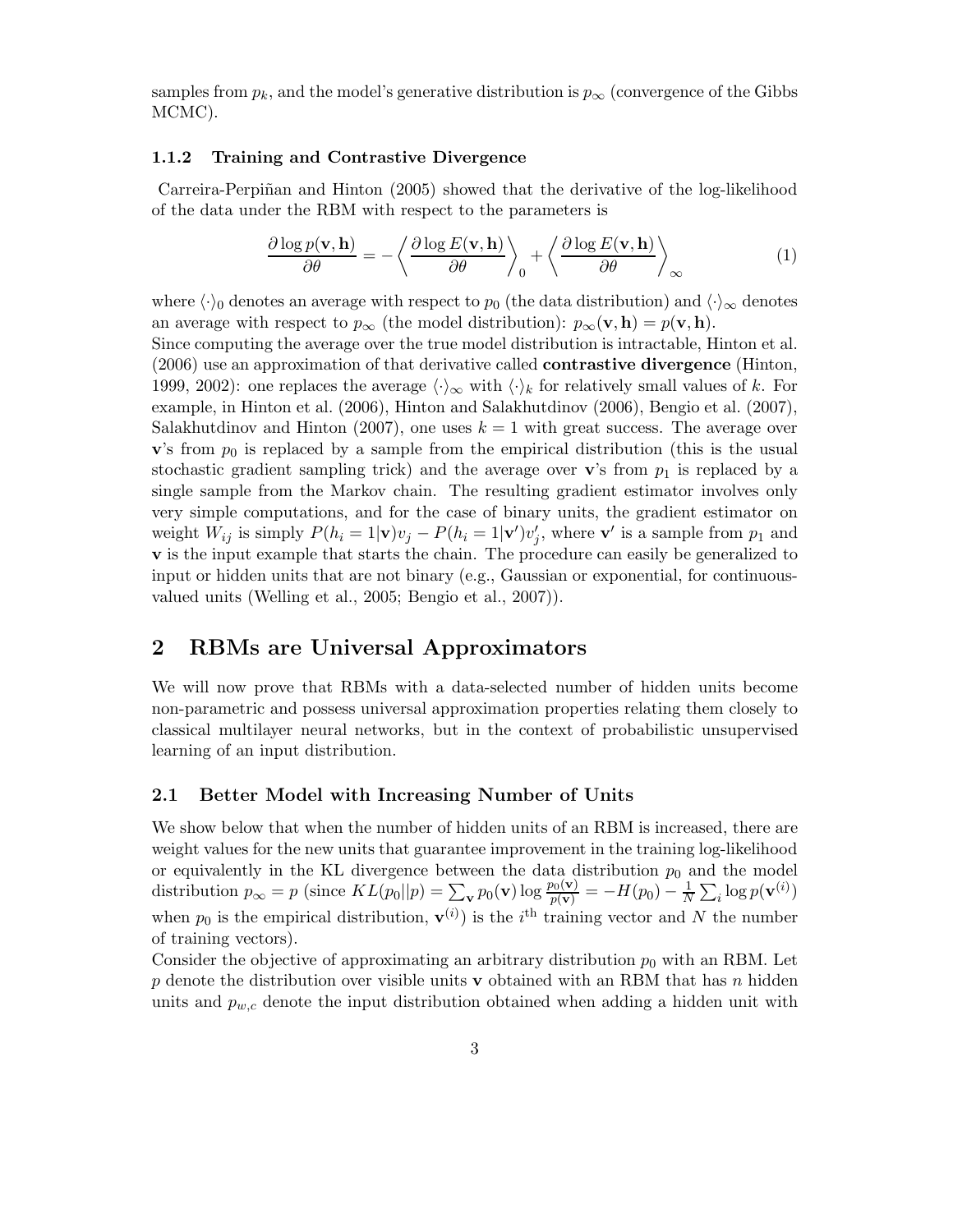weights  $w$  and bias  $c$  to that RBM. The RBM with this extra unit has the same weights and biases for all other hidden units, and the same input biases.

Let us first denote  $R_p$  the equivalence class containing the RBMs whose associated marginal distribution over the visible units is  $p$ .  $R_p$  will also be used to denote any RBM in this class. We will then define  $R_{p_{w,c}}$  as the set of RBMs obtained by adding a hidden unit with weight w and bias c to an RBM from  $R_p$  (again, the resulting distribution does not depend on which particular RBM from  $R_p$  we choose) and  $p_{w,c}$  the associated marginal distribution over the visible units.

We first wish to prove, that, regardless p and  $p_0$ , if  $p \neq p_0$ , there exists a pair  $(w, c)$  such that  $KL(p_0||p_{w,c}) < KL(p_0||p)$ , i.e., that one can improve the approximation of  $p_0$  by inserting an extra hidden unit with weight vector  $w$  and bias  $c$ .

We will first state a trivial lemma needed for the rest of the proof. It says that inserting a unit with bias  $c = -\infty$  does not change the input distribution associated with the RBM.

**Lemma 2.1.** Let p be the distribution over binary vectors **v**, obtained with an RBM  $R_p$ and let  $p_{w,c}$  be the distribution obtained when adding a hidden unit with weights w and bias c to  $R_p$ . Then

$$
\forall p, \forall w \in \mathbb{R}^d, p = p_{w, -\infty}
$$

*Proof.* Denoting  $h =$  $\left[ \begin{array}{c} \mathbf{h} \\ h_{n+1} \end{array} \right], \; \widetilde{W} \, = \,$  $\lceil W \rceil$  $w^T$ 1 and  $C =$  $\lceil C$ c 1 where  $w^T$  denotes the tranpose of w and introducing  $z(\mathbf{v}, \mathbf{h}) = \exp(\mathbf{h}^T W \mathbf{v} + B^T \mathbf{v} + C^T \mathbf{h})$ , we can express  $p(\mathbf{v}, \mathbf{h})$  and  $p_{w,c}(\mathbf{v}, \mathbf{h})$  as follows:

$$
p(\mathbf{v}, \mathbf{h}) \propto z(\mathbf{v}, \mathbf{h})
$$
  
\n
$$
p_{w,c}(\mathbf{v}, \widetilde{\mathbf{h}}) \propto \exp\left(\widetilde{\mathbf{h}^T} \widetilde{W} \mathbf{v} + B^T \mathbf{v} + \widetilde{C}^T \widetilde{\mathbf{h}}\right)
$$
  
\n
$$
\propto z(\mathbf{v}, \mathbf{h}) \exp\left(h_{n+1} w^T \mathbf{v} + ch_{n+1}\right)
$$

If  $c = -\infty$ ,  $p_{w,c}(\mathbf{v}, \widetilde{\mathbf{h}}) = 0$  if  $h_{n+1} = 1$ . Thus, we can discard all terms where  $h_{n+1} = 1$ , keeping only those where  $h_{n+1} = 0$ . Marginalizing over the hidden units, we have:

$$
p(\mathbf{v}) = \frac{\sum_{\mathbf{h}} z(\mathbf{v}, \mathbf{h})}{\sum_{\mathbf{h}^{(0)}, \mathbf{v}^{0}} z(\mathbf{v}^{0}, \mathbf{h}^{(0)})}
$$
  
\n
$$
p_{w,-\infty}(\mathbf{v}) = \frac{\sum_{\mathbf{\tilde{h}}}} z(\mathbf{v}, \mathbf{h}) \exp(h_{n+1}w^{T}\mathbf{v} + ch_{n+1})}{\sum_{\mathbf{\tilde{h}^{(0)}, \mathbf{v}^{0}}}} = \frac{\sum_{\mathbf{h}} z(\mathbf{v}, \mathbf{h}) \exp(0)}{\sum_{\mathbf{h}^{(0)}, \mathbf{v}^{0}} z(\mathbf{v}^{0}, \mathbf{h}^{(0)}) \exp(0)}
$$
  
\n
$$
= p(\mathbf{v})
$$

 $\Box$ 

**Theorem 2.2.** If  $p \neq p_0$ , there exists a pair  $(w, c)$  such that  $KL(p_0||p_{w,c}) < KL(p_0||p).$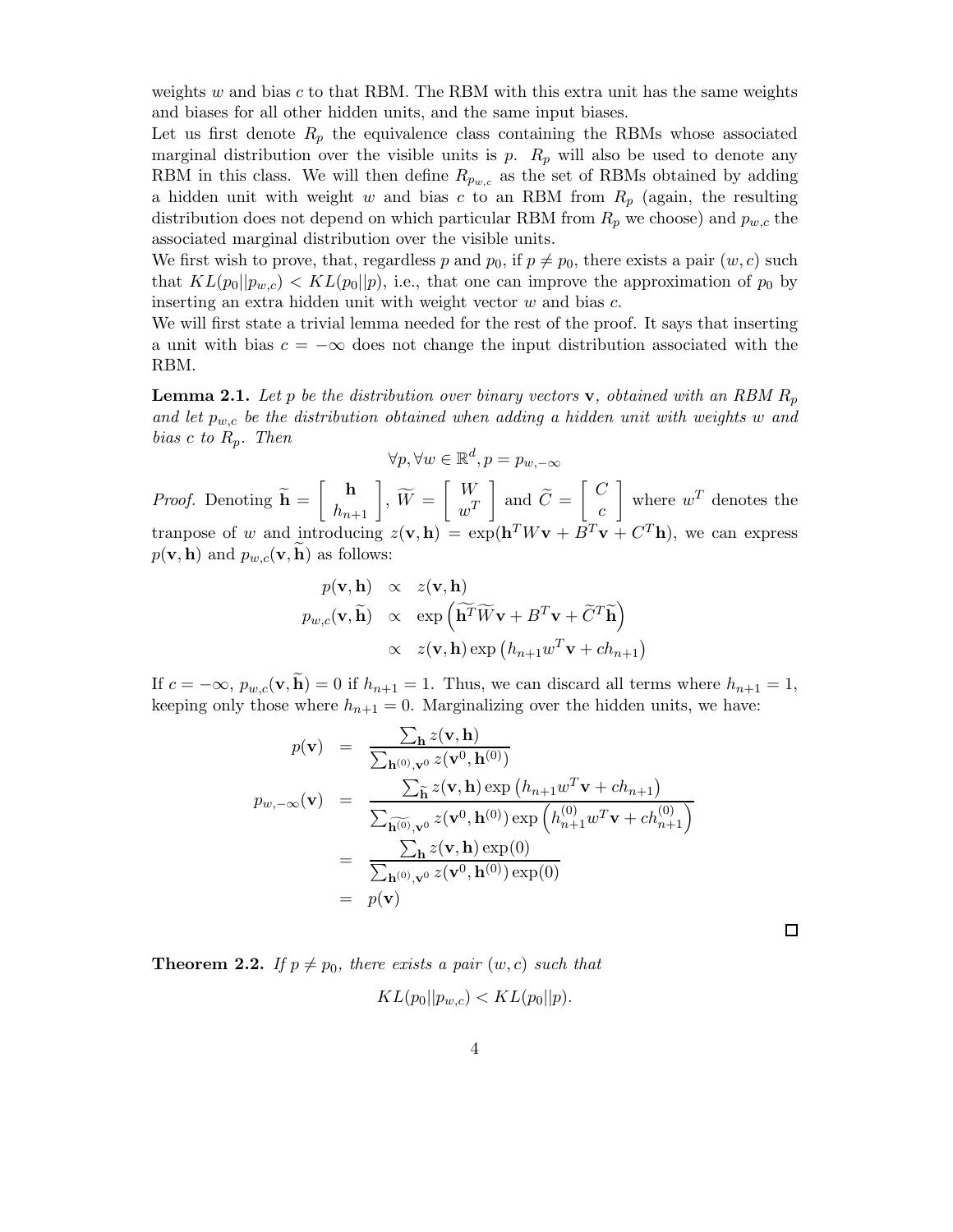*Proof.* Expanding the expression of  $p_{w,c}(v)$  and regrouping the terms similar to the expression of  $p(\mathbf{v})$ , we get:

$$
p_{w,c}(\mathbf{v}) = \frac{\sum_{\widetilde{\mathbf{h}}} \exp(\mathbf{h}^T W \mathbf{v} + h_{n+1} w^T \mathbf{v} + B^T \mathbf{v} + C^T \mathbf{h} + ch_{n+1})}{\sum_{\widetilde{\mathbf{h}}^{(0)},\mathbf{v}^0} \exp(\mathbf{h}^{(0)^T} W \mathbf{v}^0 + \mathbf{h}_{n+1}^{(0)^T} w \mathbf{v}^0 + B^T \mathbf{v}^0 + C^T \mathbf{h}^{(0)} + ch_{n+1}^{(0)})}
$$
\n
$$
= \frac{\sum_{\mathbf{h}} z(\mathbf{v}, \mathbf{h}) (1 + \exp(w^T \mathbf{v} + c))}{\sum_{\mathbf{h}^{(0)},\mathbf{v}^0} z(\mathbf{v}^0, \mathbf{h}^{(0)}) (1 + \exp(w^T \mathbf{v}^0 + c))}
$$
\n
$$
= \frac{(1 + \exp(w^T \mathbf{v} + c)) \sum_{\mathbf{h}} z(\mathbf{v}, \mathbf{h})}{\sum_{\mathbf{v}^0, \mathbf{h}^{(0)}} (1 + \exp(w^T \mathbf{v}^0 + c)) z(\mathbf{v}^0, \mathbf{h}^{(0)})}
$$

Therefore, we have:

$$
KL(p_0||p_{w,c}) = \sum_{\mathbf{v}} p_0(\mathbf{v}) \log p_0(\mathbf{v}) - \sum_{\mathbf{v}} p_0(\mathbf{v}) \log p_{w,c}(\mathbf{v})
$$
  
\n
$$
= -H(p_0) - \sum_{\mathbf{v}} p_0(\mathbf{v}) \log \left( \frac{\left(1 + \exp (w^T \mathbf{v} + c)\right) \sum_{\mathbf{h}} z(\mathbf{v}, \mathbf{h})}{\sum_{\mathbf{v}^0, \mathbf{h}^{(0)}} \left(1 + \exp (w^T \mathbf{v}^0 + c)\right) z(\mathbf{v}^0, \mathbf{h}^{(0)})}\right)
$$
  
\n
$$
= -H(p_0) - \sum_{\mathbf{v}} p_0(\mathbf{v}) \log \left(1 + \exp (w^T \mathbf{v} + c)\right) - \sum_{\mathbf{v}} p_0(\mathbf{v}) \log \left( \sum_{\mathbf{h}} z(\mathbf{v}, \mathbf{h})\right)
$$
  
\n
$$
+ \sum_{\mathbf{v}} p_0(\mathbf{v}) \log \left( \sum_{\mathbf{v}^0, \mathbf{h}^{(0)}} \left(1 + \exp (w^T \mathbf{v}^0 + c)\right) z(\mathbf{v}^0, \mathbf{h}^{(0)})\right)
$$

Assuming  $w^T \mathbf{v} + c$  is a very large negative value for all  $\mathbf{v}$ , we can make a Taylor expansion of the first and the last term. The first term becomes  $\!1$ 

$$
\sum_{\mathbf{v}} p_0(\mathbf{v}) \log (1 + \exp (w^T \mathbf{v} + c)) = \sum_{\mathbf{v}} p_0(\mathbf{v}) \exp (w^T \mathbf{v} + c) + o_{c \to -\infty} (\exp(c))
$$

and the last term becomes

$$
\left(\sum_{\mathbf{v}} p_0(\mathbf{v})\right) \log \left(\sum_{\mathbf{v}^0, \mathbf{h}^{(0)}} \left(1 + \exp\left(w^T \mathbf{v}^0 + c\right)\right) z(\mathbf{v}^0, \mathbf{h}^{(0)})\right)
$$
\n
$$
= \log \left(\sum_{\mathbf{v}^0, \mathbf{h}^{(0)}} z(\mathbf{v}^0, \mathbf{h}^{(0)})\right) + \log \left(1 + \frac{\sum_{\mathbf{v}^0, \mathbf{h}^{(0)}} \exp\left(w^T \mathbf{v}^0 + c\right) z(\mathbf{v}^0, \mathbf{h}^{(0)})}{\sum_{\mathbf{v}^0, \mathbf{h}^{(0)}} z(\mathbf{v}^0, \mathbf{h}^{(0)})}\right)
$$
\n
$$
= \log \left(\sum_{\mathbf{v}^0, \mathbf{h}^{(0)}} z(\mathbf{v}^0, \mathbf{h}^{(0)})\right) + \frac{\sum_{\mathbf{v}^0, \mathbf{h}^{(0)}} \exp\left(w^T \mathbf{v}^0 + c\right) z(\mathbf{v}^0, \mathbf{h}^{(0)})}{\sum_{\mathbf{v}^0, \mathbf{h}^{(0)}} z(\mathbf{v}^0, \mathbf{h}^{(0)})} + o_{c \to -\infty} \left(\exp(c)\right)
$$

 $\bigcirc_{x\to\infty}$  notation: if g is a function from R to R such that  $g(x)\neq 0$  when x is in the vicinity of  $+\infty$ ,  $f(x) = o_{x \to +\infty} (g(x))$  if  $\lim_{x \to +\infty} \frac{f(x)}{g(x)} = 0$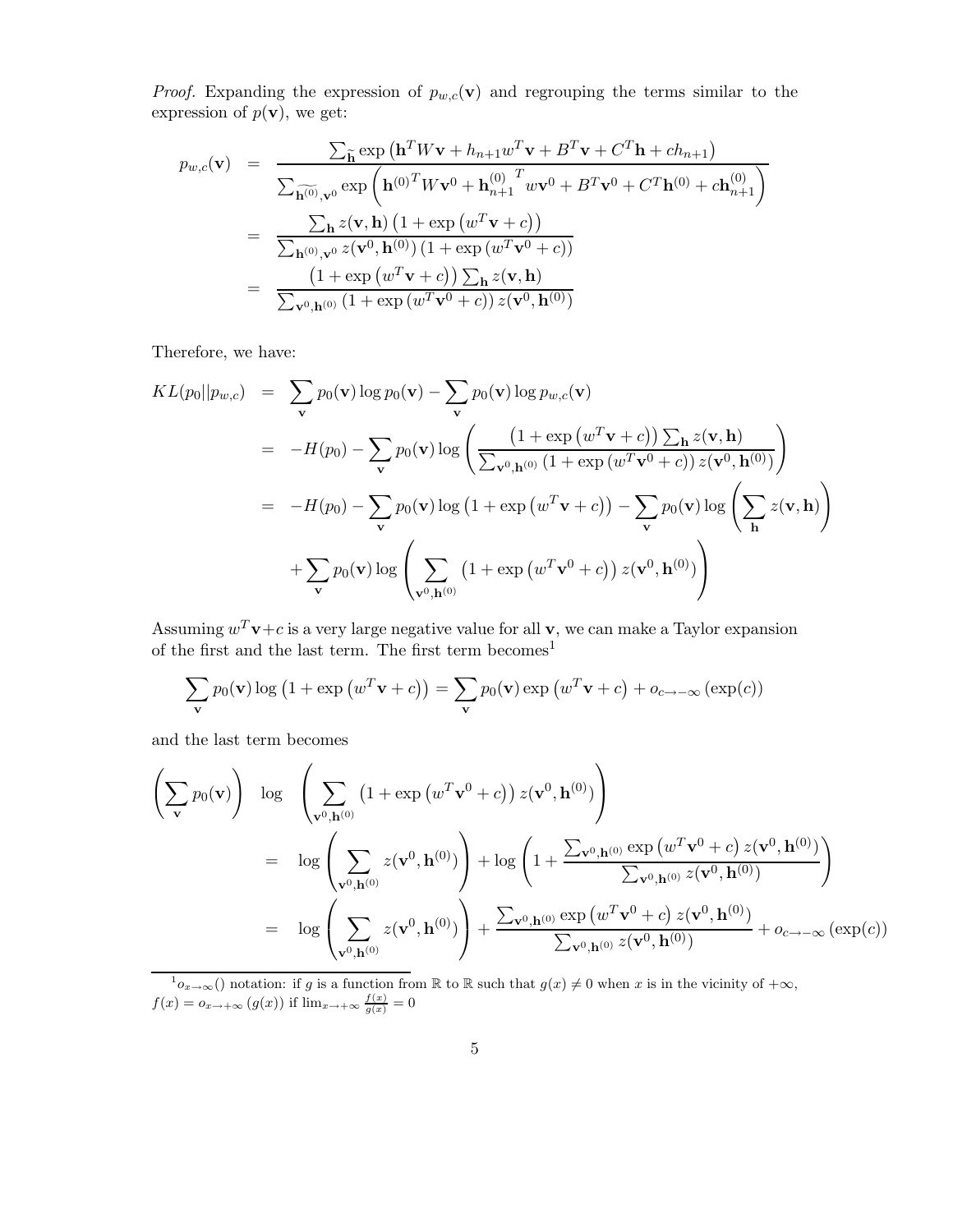But

$$
\frac{\sum_{\mathbf{v}^0, \mathbf{h}^{(0)}} \exp(w^T \mathbf{v}^0 + c) z(\mathbf{v}^0, \mathbf{h}^{(0)})}{\sum_{\mathbf{v}^0, \mathbf{h}^{(0)}} z(\mathbf{v}^0, \mathbf{h}^{(0)})} = \sum_{\mathbf{v}} \exp(w^T \mathbf{v} + c) \frac{\sum_{\mathbf{h}^{(0)}} z(\mathbf{v}, \mathbf{h}^{(0)})}{\sum_{\mathbf{v}^0, \mathbf{h}^{(0)}} z(\mathbf{v}^0, \mathbf{h}^{(0)})}
$$
  

$$
= \sum_{\mathbf{v}} \exp(w^T \mathbf{v} + c) p_{w, -\infty}(\mathbf{v})
$$
  

$$
= \sum_{\mathbf{v}} \exp(w^T \mathbf{v} + c) p(\mathbf{v})
$$

Putting all terms back together, we have

$$
KL(p_0||p_{w,c}) = -H(p_0) - \sum_{\mathbf{v}} p_0(\mathbf{v}) \exp(w^T \mathbf{v} + c) + \sum_{\mathbf{v}} p(\mathbf{v}) \exp(w^T \mathbf{v} + c) + o_{c \to -\infty} (\exp(c))
$$

$$
- \sum_{\mathbf{v}} p_0(\mathbf{v}) \log \left( \sum_{\mathbf{h}} z(\mathbf{v}, \mathbf{h}) \right) + \log \left( \sum_{\mathbf{v}^0, \mathbf{h}^{(0)}} z(\mathbf{v}^0, \mathbf{h}^{(0)}) \right)
$$

$$
= KL(p_0||p) + \sum_{\mathbf{v}} \exp(w^T \mathbf{v} + c) (p(\mathbf{v}) - p_0(\mathbf{v})) + o_{c \to -\infty} (\exp(c))
$$

Finally, we have

$$
KL(p_0||p_{w,c}) - KL(p_0||p) = \exp(c) \sum_{\mathbf{v}} \exp(w^T \mathbf{v}) (p(\mathbf{v}) - p_0(\mathbf{v})) + o_{c \to -\infty} (\exp(c)) \quad (2)
$$

The question now becomes: can we find a w such that  $\sum_{\mathbf{v}} \exp(w^T \mathbf{v}) (p(\mathbf{v}) - p_0(\mathbf{v}))$  is negative?

As  $p_0 \neq p$ , there is a  $\hat{\mathbf{v}}$  such that  $p(\hat{\mathbf{v}}) < p_0(\hat{\mathbf{v}})$ . Then there exists a positive scalar a such that  $\hat{w} = a$  $\sqrt{ }$  $\widehat{\textbf{v}} - \frac{1}{2}$  $\frac{1}{2}e$ (with  $e = [1 \dots 1]^T$ ) yields  $\sum_{\mathbf{v}} \exp(\widehat{w}^T \mathbf{v}) (p_0(\mathbf{v}) - p(\mathbf{v})) < 0$ . Indeed, for  $\mathbf{v} \neq \hat{\mathbf{v}}$ , we have

$$
\frac{\exp(\widehat{w}^T \mathbf{v})}{\exp(\widehat{w}^T \widehat{\mathbf{v}})} = \exp(\widehat{w}^T (\mathbf{v} - \widehat{\mathbf{v}}))
$$

$$
= \exp\left(a\left(\widehat{\mathbf{v}} - \frac{1}{2}e\right)^T (\mathbf{v} - \widehat{\mathbf{v}})\right)
$$

$$
= \exp\left(a\sum_{i} \left(\widehat{\mathbf{v}}_i - \frac{1}{2}\right) (\mathbf{v}_i - \widehat{\mathbf{v}}_i)\right)
$$

For *i* such that  $\mathbf{v}_i - \hat{\mathbf{v}}_i > 0$ , we have  $\mathbf{v}_i = 1$  and  $\hat{\mathbf{v}}_i = 0$ . Thus,  $\hat{\mathbf{v}}_i - \frac{1}{2} = -\frac{1}{2}$  $rac{1}{2}$  and the term inside the exponential is negative (since a is positive). For i such that  $v_i - \hat{v}_i < 0$ , we have  $\mathbf{v}_i = 0$  and  $\hat{\mathbf{v}}_i = 1$ . Thus,  $\hat{\mathbf{v}}_i - \frac{1}{2} = \frac{1}{2}$  $\frac{1}{2}$  and the term inside the exponential is also negative. Furthermore, the terms come close to 0 as a goes to infinity. Since the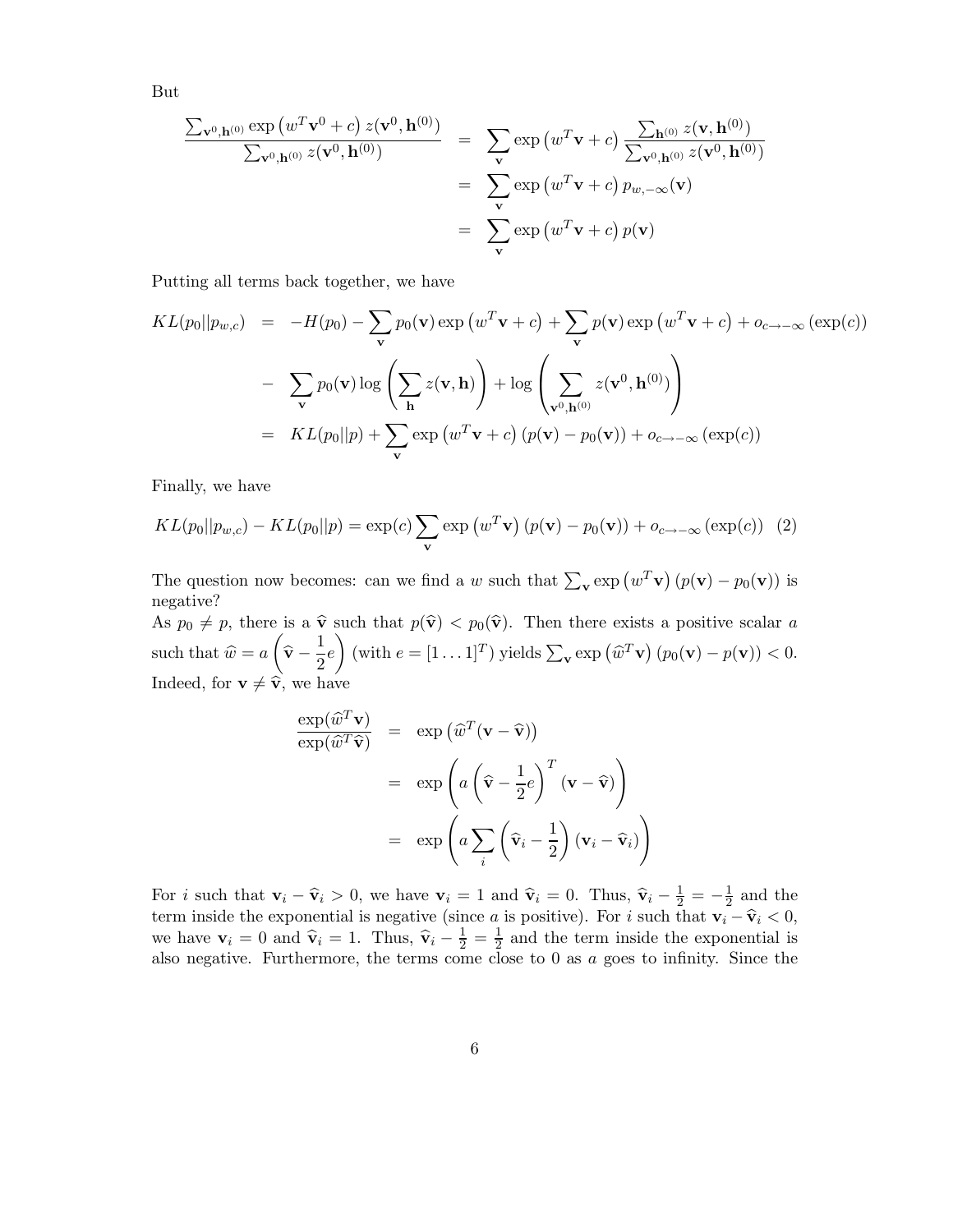sum can be decomposed as

$$
\sum_{\mathbf{v}} \exp(\widehat{w}^T \mathbf{v}) (p(\mathbf{v}) - p_0(\mathbf{v})) = \exp(\widehat{w}^T \widehat{\mathbf{v}}) \left( \sum_{\mathbf{v}} \frac{\exp(\widehat{w}^T \mathbf{v})}{\exp(\widehat{w}^T \widehat{\mathbf{v}})} (p(\mathbf{v}) - p_0(\mathbf{v})) \right)
$$
  
=  $\exp(\widehat{w}^T \widehat{\mathbf{v}}) \left( p(\widehat{\mathbf{v}}) - p_0(\widehat{\mathbf{v}}) + \sum_{\mathbf{v} \neq \widehat{\mathbf{v}}} \frac{\exp(\widehat{w}^T \mathbf{v})}{\exp(\widehat{w}^T \widehat{\mathbf{v}})} (p(\mathbf{v}) - p_0(\mathbf{v})) \right)$ 

we have<sup>2</sup>

$$
\sum_{\mathbf{v}} \exp(\widehat{w}^T \mathbf{v}) (p(\mathbf{v}) - p_0(\mathbf{v})) \sim_{a \to +\infty} \exp(\widehat{w}^T \widehat{\mathbf{v}}) (p(\widehat{\mathbf{v}}) - p_0(\widehat{\mathbf{v}})) > 0.
$$

Therefore, there is a value  $\hat{a}$  such that, if  $a > \hat{a}$ ,  $\sum_{\mathbf{v}} \exp(w^T \mathbf{v}) (p(\mathbf{v}) - p_0(\mathbf{v})) > 0$ . This concludes the proof. 口

Using the above, we obtain the main theorem:

**Theorem 2.3.** Let  $p_0$  be an arbitrary distribution over  $\{0,1\}^n$  and let  $R_p$  be an RBM with marginal distribution p over the visible units such that  $KL(p_0||p) > 0$ . Then there exists an RBM  $R_{p_{w,c}}$  composed of  $R_p$  and an additional hidden unit with parameters  $(w, c)$  whose marginal distribution  $p_{w, c}$  over the visible units achieves  $KL(p_0||p_{w, c})$  $KL(p_0||p).$ 

 $\sqrt{ }$  $\setminus$  $\widehat v-\frac{1}{2}$ *Proof.* Choose a  $\hat{v}$  such that  $p(\hat{v}) < p_0(\hat{v})$ . Pick  $\hat{w} = a$  $\frac{1}{2}e$ with a large enough and c such that  $w^T v + c$  is a large enough negative value for all v. Then adding a hidden unit with parameters  $(\hat{w}, c)$  gives the desired result.  $\Box$ 

# 2.2 A Huge Model can Represent Any Distribution

The second set of results are for the limit case when the number of hidden units is very large, so that we can represent any discrete distribution exactly.

**Theorem 2.4.** Any distribution over  $\{0,1\}^n$  can be approximated arbitrarily well (in the sense of the KL divergence) with an RBM with  $k+1$  hidden units where k is the number of input vectors whose probability is not 0.

Proof. In the former proof, we had

$$
p_{w,c}(\mathbf{v}) = \frac{\left(1 + \exp\left(w^T \mathbf{v} + c\right)\right) \sum_{\mathbf{h}} z(\mathbf{v}, \mathbf{h})}{\sum_{\mathbf{v}^0, \mathbf{h}^{(0)}} \left(1 + \exp\left(w^T \mathbf{v}^0 + c\right)\right) z(\mathbf{v}^0, \mathbf{h}^{(0)})}
$$

Let  $\tilde{\mathbf{v}}$  be an arbitrary **v** and  $\hat{w}$  defined in the same way as before, i.e.  $\hat{w} = a$  $\sqrt{2}$  $\tilde{\mathbf{v}} - \frac{1}{2}$ 2  $\overline{ }$ .

 $\sqrt{2\gamma_x\gamma_{\infty}}$  notation: if g is a function from R to R such that  $g(x) \neq 0$  when x is in the vicinity of  $+\infty$ ,  $f(x) \sim_{x \to +\infty} g(x)$  if  $\lim_{x \to +\infty} \frac{f(x)}{g(x)} = 1$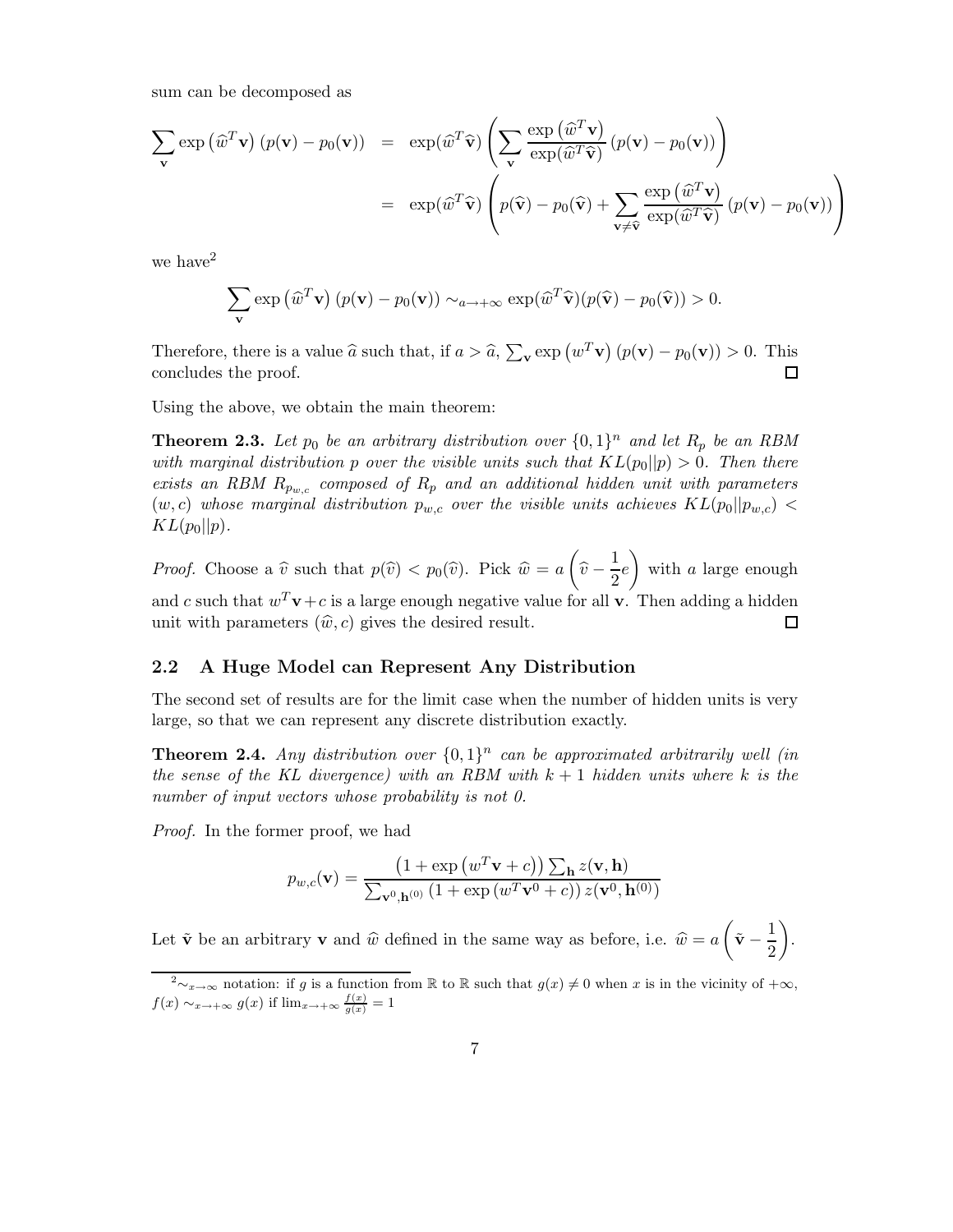Now define  $\hat{c} = -\hat{w}^T \tilde{\mathbf{v}} + \lambda$  with  $\lambda \in \mathbb{R}$ . We have:

$$
\lim_{a \to \infty} 1 + \exp(\widehat{w}^T \mathbf{v} + \widehat{c}) = 1 \quad \text{for } \mathbf{v} \neq \widetilde{\mathbf{v}}
$$

$$
1 + \exp(\widehat{w}^T \widetilde{\mathbf{v}} + \widehat{c}) = 1 + \exp(\lambda)
$$

Thus, we can see that, for  $\mathbf{v} \neq \tilde{\mathbf{v}}$ :

$$
\lim_{a \to \infty} p_{\widehat{w},\widehat{c}}(\mathbf{v}) = \frac{\sum_{\mathbf{h}} z(\mathbf{v}, \mathbf{h})}{\sum_{\mathbf{v}^0 \neq \tilde{\mathbf{v}}, \mathbf{h}^{(0)}} z(\mathbf{v}^0, \mathbf{h}^{(0)}) + \sum_{\mathbf{h}^{(0)}} (1 + \exp(\widehat{w}^T \tilde{\mathbf{v}} + \widehat{c})) z(\tilde{\mathbf{v}}, \mathbf{h}^{(0)})}
$$
\n
$$
= \frac{\sum_{\mathbf{h}} z(\mathbf{v}, \mathbf{h})}{\sum_{\mathbf{v}^0, \mathbf{h}^{(0)}} z(\mathbf{v}^0, \mathbf{h}^{(0)}) + \sum_{\mathbf{h}^{(0)}} \exp(\lambda) z(\tilde{\mathbf{v}}, \mathbf{h}^{(0)})}
$$
\n
$$
= \frac{\sum_{\mathbf{h}} z(\mathbf{v}, \mathbf{h})}{\sum_{\mathbf{v}^0, \mathbf{h}^{(0)}} z(\mathbf{v}^0, \mathbf{h}^{(0)})} \frac{1}{1 + \exp(\lambda) \frac{\sum_{\mathbf{h}^{(0)}} z(\tilde{\mathbf{v}}, \mathbf{h}^{(0)})}{\sum_{\mathbf{v}^0, \mathbf{h}^{(0)}} z(\mathbf{v}^0, \mathbf{h}^{(0)})}}
$$

Remembering  $p(\mathbf{v}) =$  $\sum_{\mathbf{h}} z(\mathbf{v}, \mathbf{h})$  $\frac{\sum_{\mathbf{h}} \lambda(\mathbf{v}, \mathbf{h})}{\sum_{\mathbf{v}^0, \mathbf{h}^{(0)}} z(\mathbf{v}^0, \mathbf{h}^{(0)})},$  we have for  $\mathbf{v} \neq \tilde{\mathbf{v}}$ :

$$
\lim_{a \to \infty} p_{\widehat{w}, \widehat{c}}(\mathbf{v}) = \frac{p(\mathbf{v})}{1 + \exp(\lambda)p(\widetilde{\mathbf{v}})}
$$
(3)

Similarly, we can see that

$$
\lim_{a \to \infty} p_{\widehat{w}, \widehat{c}}(\tilde{\mathbf{v}}) = \frac{[1 + \exp(\lambda)] p(\tilde{\mathbf{v}})}{1 + \exp(\lambda) p(\tilde{\mathbf{v}})}
$$
(4)

Depending on the value of  $\lambda$ , one can see that adding a hidden unit allows one to increase the probability of an arbitrary  $\tilde{\mathbf{v}}$  and to uniformly decrease the probability of every other **v** by a multiplicative factor. However, one can also see that, if  $p(\tilde{\mathbf{v}}) = 0$ , then  $p_{\hat{w}, \hat{c}}(\tilde{\mathbf{v}}) = 0$  for all  $\lambda$ .

We can therefore build the desired RBM as follows. Let us index the v's over the integers from 1 to  $2^n$  and sort them such that

$$
p^{0}(\mathbf{v}_{k+1}) = \ldots = p^{0}(\mathbf{v}_{2^{n}}) = 0 < p^{0}(\mathbf{v}_{1}) \leq p^{0}(\mathbf{v}_{2}) \leq \ldots \leq p^{0}(\mathbf{v}_{k})
$$

Let us denote  $p^i$  the distribution of an RBM with i hidden units. We start with an RBM whose weights and biases are all equal to 0. The marginal distribution over the visible units induced by that RBM is the uniform distribution. Thus,

$$
p^{0}(\mathbf{v}_{1}) = \ldots = p^{0}(\mathbf{v}_{2^{n}}) = 2^{-n}
$$

We define  $w_1 = a_1(\mathbf{v}_1 - \frac{1}{2})$  and  $c_1 = -w_1^T \mathbf{v}_1 + \lambda_1$ . As shown before, we now have:

$$
\lim_{a_1 \to +\infty} p^1(\mathbf{v}_1) = \frac{[1 + \exp(\lambda_1)]2^{-n}}{1 + \exp(\lambda_1)2^{-n}}
$$

$$
\lim_{a_1 \to +\infty} p^1(\mathbf{v}_i) = \frac{2^{-n}}{1 + \exp(\lambda_1)2^{-n}} \quad \forall i \ge 2
$$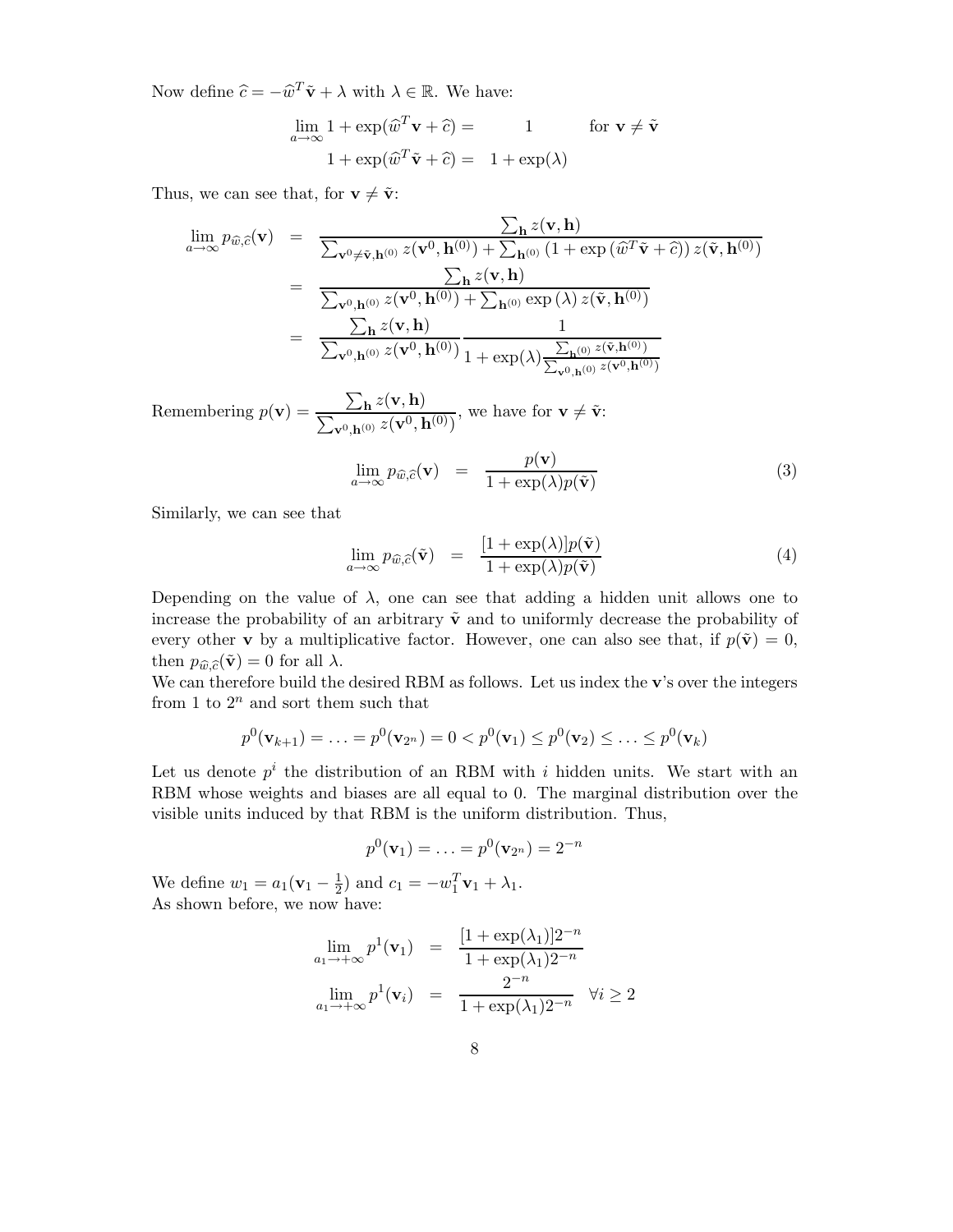As we can see, we can set  $p^1(\mathbf{v}_1)$  to a value arbitrarily close to 1, with a uniform distribution over  $\mathbf{v}_2, \ldots, \mathbf{v}_{2^n}$ . Then, we can choose  $\lambda_2$  such that  $\frac{p^2(\mathbf{v}_2)}{p^2(\mathbf{v}_1)}$  $\frac{p^2(\mathbf{v}_2)}{p^2(\mathbf{v}_1)} = \frac{p(\mathbf{v}_2)}{p(\mathbf{v}_1)}$  $\frac{p(\mathbf{v}_1)}{p(\mathbf{v}_1)}$ . This is possible since we can arbitrarily increase  $p^2(\mathbf{v}_2)$  while multiplying the other probabilities by a constant factor and since  $\frac{p(\mathbf{v}_2)}{p(\mathbf{v}_2)}$  $\frac{p(\mathbf{v}_2)}{p(\mathbf{v}_1)} \geq \frac{p^1(\mathbf{v}_2)}{p^1(\mathbf{v}_1)}$  $\frac{p(\mathbf{v}_2)}{p^1(\mathbf{v}_1)}$ . We can continue the procedure until  $p^k(\mathbf{v}_k)$ . The ratio  $\frac{p^i(\mathbf{v}_j)}{p^i(\mathbf{v}_j)}$  $\frac{p(x,y)}{p^i(\mathbf{v}_{j-1})}$  does not depend on the value of i as long as  $i > j$ . (because at each such step  $i$ , the two probabilities are multiplied by the same factor). We will then have

$$
\frac{p^k(\mathbf{v}_k)}{p^k(\mathbf{v}_{k-1})} = \frac{p(\mathbf{v}_k)}{p(\mathbf{v}_{k-1})}, \quad \dots \quad, \frac{p^k(\mathbf{v}_2)}{p^k(\mathbf{v}_1)} = \frac{p(\mathbf{v}_2)}{p(\mathbf{v}_1)}
$$

$$
p^k(\mathbf{v}_{k+1}) = \quad \dots \quad = p^k(\mathbf{v}_{2^n})
$$

From that, we can deduce that  $p^k(\mathbf{v}_1) = \nu_k p(\mathbf{v}_1), \ldots, p^k(\mathbf{v}_k) = \nu_k p(\mathbf{v}_k)$  with  $\nu_k =$  $1-(2^n-k)p^k(\mathbf{v}_{2^n}).$ We also have  $\frac{p^k(\mathbf{v}_1)}{k}$  $\frac{p^k(\mathbf{v}_1)}{p^k(\mathbf{v}_{2^n})} = \frac{p^1(\mathbf{v}_1)}{p^1(\mathbf{v}_{2^n})}$  $\frac{P(\mathbf{v}_1)}{P^1(\mathbf{v}_{2^n})} = 1 + \exp(\lambda_1).$ Thus,  $p^k(\mathbf{v}_1) = p(\mathbf{v}_1)[1 - (2^n - k)p^k(\mathbf{v}_{2^n})] = (1 + \exp(\lambda_1))p^k(\mathbf{v}_{2^n}).$ 

Resolving the above equations, we have

$$
p^{k}(\mathbf{v}_{i}) = \frac{p(\mathbf{v}_{1})}{1 + \exp(\lambda_{1}) + p(\mathbf{v}_{1})(2^{n} - k)} \quad \text{for } i > k
$$
\n
$$
(5)
$$

$$
p^{k}(\mathbf{v}_{i}) = p(\mathbf{v}_{i}) \frac{1 + \exp(\lambda_{1})}{1 + \exp(\lambda_{1}) + p(\mathbf{v}_{1})(2^{n} - k)} \quad \text{for } i \leq k
$$
\n
$$
(6)
$$

 $\Box$ 

Making a Taylor expansion to the first order of  $KL(p||p^k)$  when  $\lambda_1$  goes to infinity, we have

$$
KL(p||p^k) = \sum_{i} p(\mathbf{v}_i) \frac{(2^n - k)p(\mathbf{v}_i)}{1 + \exp(\lambda_1)} + o(\exp(-\lambda_1)) \underset{\lambda_1 \to \infty}{\longrightarrow} 0
$$
 (7)

This concludes the proof.

# 3 Representational power of Deep Belief Networks

## 3.1 Background on Deep Belief Networks

A DBN with  $\ell$  layers models the joint distribution between observed variables  $v_j$  and  $\ell$ hidden layers  $\mathbf{h}^{(k)}, k = 1, \ldots, \ell$  made of binary units  $h_i^{(k)}$  $i^{(k)}$  (here all binary variables), as follows:

$$
p(\mathbf{v}, \mathbf{h}^{(1)}, \mathbf{h}^{(2)}, \dots, \mathbf{h}^{(\ell)}) = P(\mathbf{v}|\mathbf{h}^{(1)})P(\mathbf{h}^{(1)}|\mathbf{h}^{(2)})\dots P(\mathbf{h}^{(\ell-2)}|\mathbf{h}^{(\ell-1)})p(\mathbf{h}^{(\ell-1)}, \mathbf{h}^{(\ell)})
$$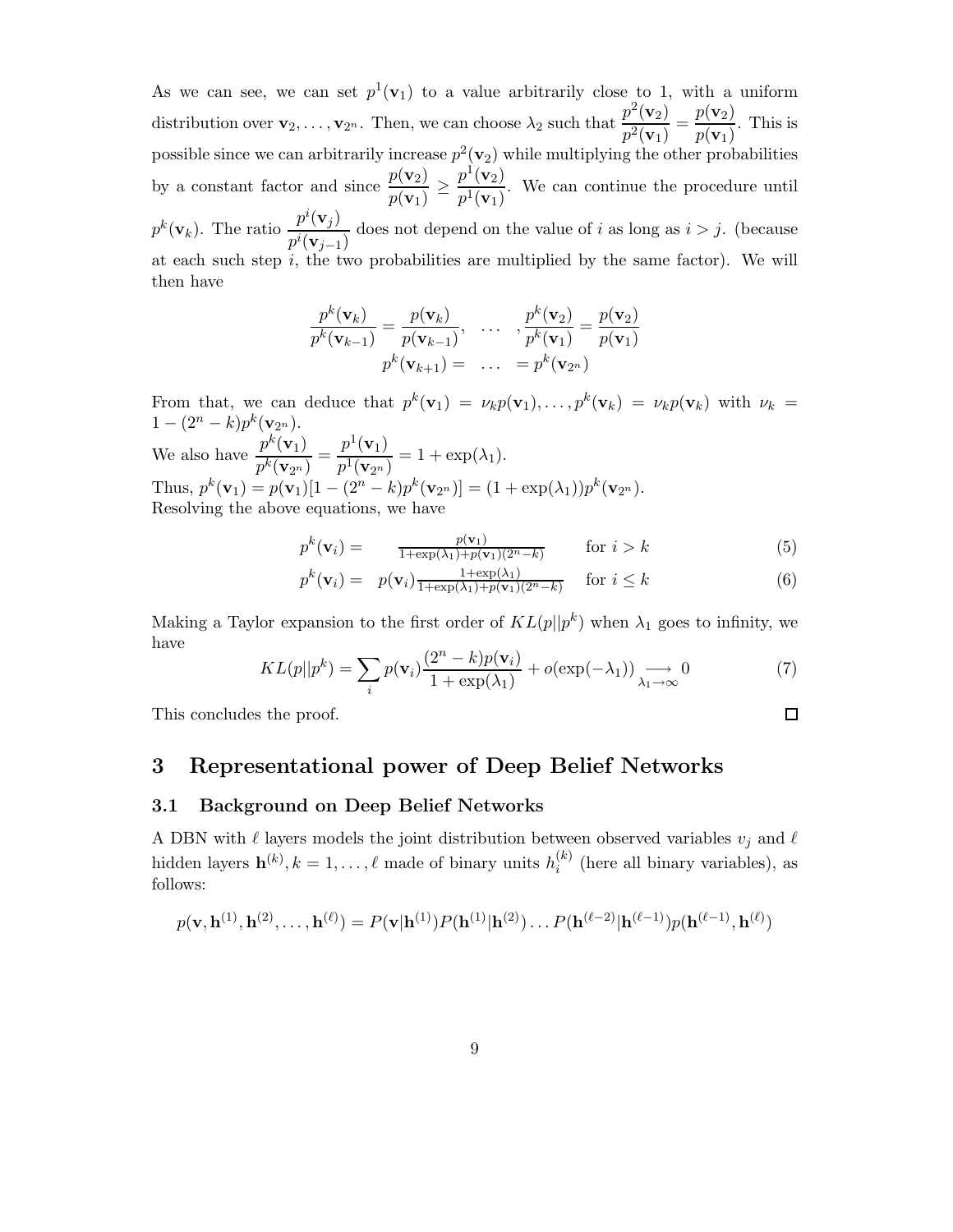Denoting  $\mathbf{v} = \mathbf{h}^{(0)}$ ,  $b^{(k)}$  the bias vector of layer k and  $W^{(k)}$  the weight matrix between layer k and layer  $k + 1$ , we have:

$$
P(\mathbf{h}^{(k)}|\mathbf{h}^{(k+1)}) = \prod_{i} P(\mathbf{h}^{(k)}_{i}|\mathbf{h}^{(k+1)})
$$

$$
P(\mathbf{h}^{(k)}_{i} = 1|\mathbf{h}^{(k+1)}) = \text{sigm}\left(b_i^{(k)} + \sum_{j} W_{ij}^{(k)} \mathbf{h}_{j}^{(k+1)}\right)
$$
(8)

and  $p(\mathbf{h}^{(\ell-1)}, \mathbf{h}^{(\ell)})$  is an RBM.

The original motivation found in Hinton et al. (2006) for having a deep network versus a single hidden layer (i.e., a DBN versus an RBM) was that the representational power of an RBM would be too limited and that more capacity could be achieved by having more hidden layers. However, we have found here that a single-layer DBN (i.e., an RBM) with enough hidden units can model any discrete distribution. Another motivation for deep architectures is discussed in Bengio and Le Cun (2007) and Bengio et al. (2007): deep architectures can represent functions much more efficiently (in terms of number of required parameters) than shallow ones. In particular, theoretical results on circuit complexity theory prove that shallow digital circuits can be exponentially less efficient than deeper ones (Ajtai, 1983; Hastad, 1987; Allender, 1996). Hence the original motivation (Hinton et al., 2006) was probably right when one considers the restriction to reasonably sized models.

## 3.2 Trying to Anticipate and High-Capacity Top Layer

In the greedy training procedure of Deep Belief Networks proposed in (Hinton et al., 2006), one layer is added on top of the network at each stage, and only that top layer is trained (as an RBM). In that greedy phase, one does not take into account the fact that other layers will be added next.

Consider a 2-layer DBN. To train the weights between  $\mathbf{h}^{(0)}$  and  $\mathbf{h}^{(1)}$ , the greedy strategy maximizes a lower bound on the likelihood of the data (instead of the likelihood itself), called the **variational bound** (Hinton et al.,  $2006$ ):

$$
\log p(\mathbf{h}^{(0)}) \ge \sum_{\mathbf{h}^{(1)}} Q(\mathbf{h}^{(1)} | \mathbf{h}^{(0)}) \left[ \log p(\mathbf{h}^{(1)}) + \log P(\mathbf{h}^{(0)} | \mathbf{h}^{(1)}) \right] - \sum_{\mathbf{h}^{(1)}} Q(\mathbf{h}^{(1)} | \mathbf{h}^{(0)}) \log Q(\mathbf{h}^{(1)} | \mathbf{h}^{(0)})
$$

Once the weights of the first layer are frozen, the only element that is optimized is  $p({\bf h}^{(1)})$ .

We can show that there is an analytic formulation for the distribution  $p^*(h^{(1)})$  that maximizes this variational bound (but does not necessarily maximize the likelihood):

$$
p^*(\mathbf{h}^{(1)}) = \sum_{\mathbf{h}_0} p_0(\mathbf{h}^{(0)}) Q(\mathbf{h}^{(1)} | \mathbf{h}^{(0)})
$$

where  $p_0$  is the empirical distribution of input examples. One can sample from  $p^*(h^{(1)})$ by first randomly sampling an  $h^{(0)}$  from the empirical distribution and then propagating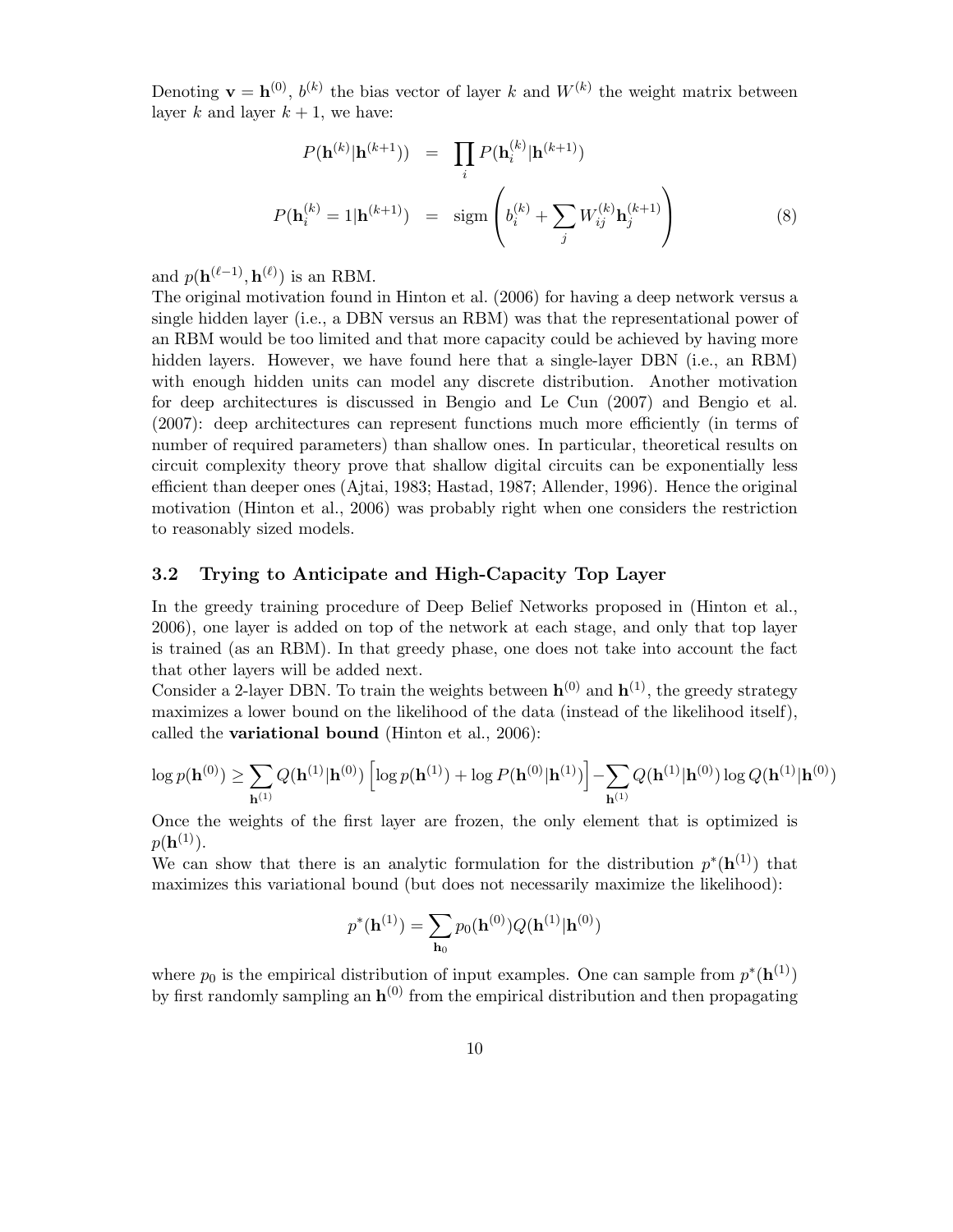it stochastically through  $Q(\mathbf{h}^{(1)}|\mathbf{h}^{(0)})$ . Using theorem 2.4, there exists an RBM that can approximate this optimal distribution  $p^*(h^{(1)})$  arbitrarily well.

Using an RBM that achieves this "optimal"  $p^*(h^{(1)})$  (in terms of the variational bound), we can determine the distribution represented by DBN. Let  $p_1$  be the distribution one obtains when starting from  $p_0$  clamped in the visible units of the lower layer  $(\mathbf{h}^{(0)})$ , sampling the hidden units  $\mathbf{h}^{(1)}$  given  $\mathbf{h}^{(0)}$  and then sampling an  $\mathbf{h}^{(0)}$  given  $\mathbf{h}^{(1)}$ .

**Proposition 3.1.** In a 2-layer DBN, using a second layer RBM achieving  $p^*(h^{(1)})$ , the model distribution  $p$  is equal to  $p_1$ .

This is equivalent to making one "forward-backward pass" in the first RBM trained.

Proof. We have

$$
p^*(\mathbf{h}^{(1)}) = \sum_{\tilde{\mathbf{h}}^0} p_0(\tilde{\mathbf{h}}^0) Q(\mathbf{h}^{(1)} | \tilde{\mathbf{h}}^0)
$$

Thus, the probability of the data under the 2-layer DBN when the top-layer RBM achieves  $p^*(\mathbf{h}^{(1)})$  is

$$
p(\mathbf{h}^{(0)}) = \sum_{\mathbf{h}^{(1)}} P(\mathbf{h}^{(0)} | \mathbf{h}^{(1)}) p^*(\mathbf{h}^{(1)})
$$
(9)  

$$
= \sum_{\tilde{\mathbf{h}}^0} p_0(\tilde{\mathbf{h}}^0) \sum_{\mathbf{h}^{(1)}} Q(\mathbf{h}^{(1)} | \tilde{\mathbf{h}}^0) P(\mathbf{h}^{(0)} | \mathbf{h}^{(1)})
$$
  

$$
p(\mathbf{h}^{(0)}) = p_1(\mathbf{h}^{(0)})
$$
(10)

The last line can be seen to be true by considering the stochastic process of first picking an  $\tilde{\mathbf{h}}^0$  from the empirical distribution  $p_0$ , then sampling an  $\mathbf{h}^{(1)}$  from  $Q(\mathbf{h}^{(1)}|\tilde{\mathbf{h}}^0)$ , and finally computing the probability of  $\mathbf{h}^{(0)}$  under  $P(\mathbf{h}^{(0)}|\mathbf{h}^{(1)})$  for that  $\mathbf{h}^{(1)}$ . □

Proposition 3.1 tells us that, even with the best possible model for  $p(\mathbf{h}^{(1)}, \mathbf{h}^{(2)})$  according to the variational bound (i.e., the model that can achieve  $p^*(h^{(1)})$ ), we obtain a KL divergence between the model and the data equal to  $KL(p_0||p_1)$ . For this KL divergence to be 0, one should have  $p_0 = p_1$ . But  $p_0 = p_1$  could have been obtained with a onelevel DBN (i.e., a single RBM) that perfectly fits the data. This can happen when the first RBM has infinite weights i.e., is deterministic, and just encodes  $\mathbf{h}^{(0)} = \mathbf{v}$  in  $\mathbf{h}^{(1)}$ perfectly. In that case the second layer  $h^{(2)}$  seems useless.

Does that mean that adding layers is useless? We believe the answer is no; even if adding layers does not allow us to perfectly fit the data (which is not sure because we optimize the variational bound rather than the likelihood), the distribution of the 2-layer DBN is closer to the empirical distribution than is the first layer RBM (we do only one "updown" Gibbs step instead of doing an infinite number of such steps). Furthermore, the extra layers allow us to regularize and hopefully obtain a representation in which even a very high capacity top layer (e.g., a memory-based non-parametric density estimator) could generalize well. This approach suggests using alternative criteria to train DBNs, that approximate  $KL(p_0||p_1)$  and can be computed before  $\mathbf{h}^{(2)}$  is added, but, unlike Contrastive Divergence, take into account the fact that more layers will be added later.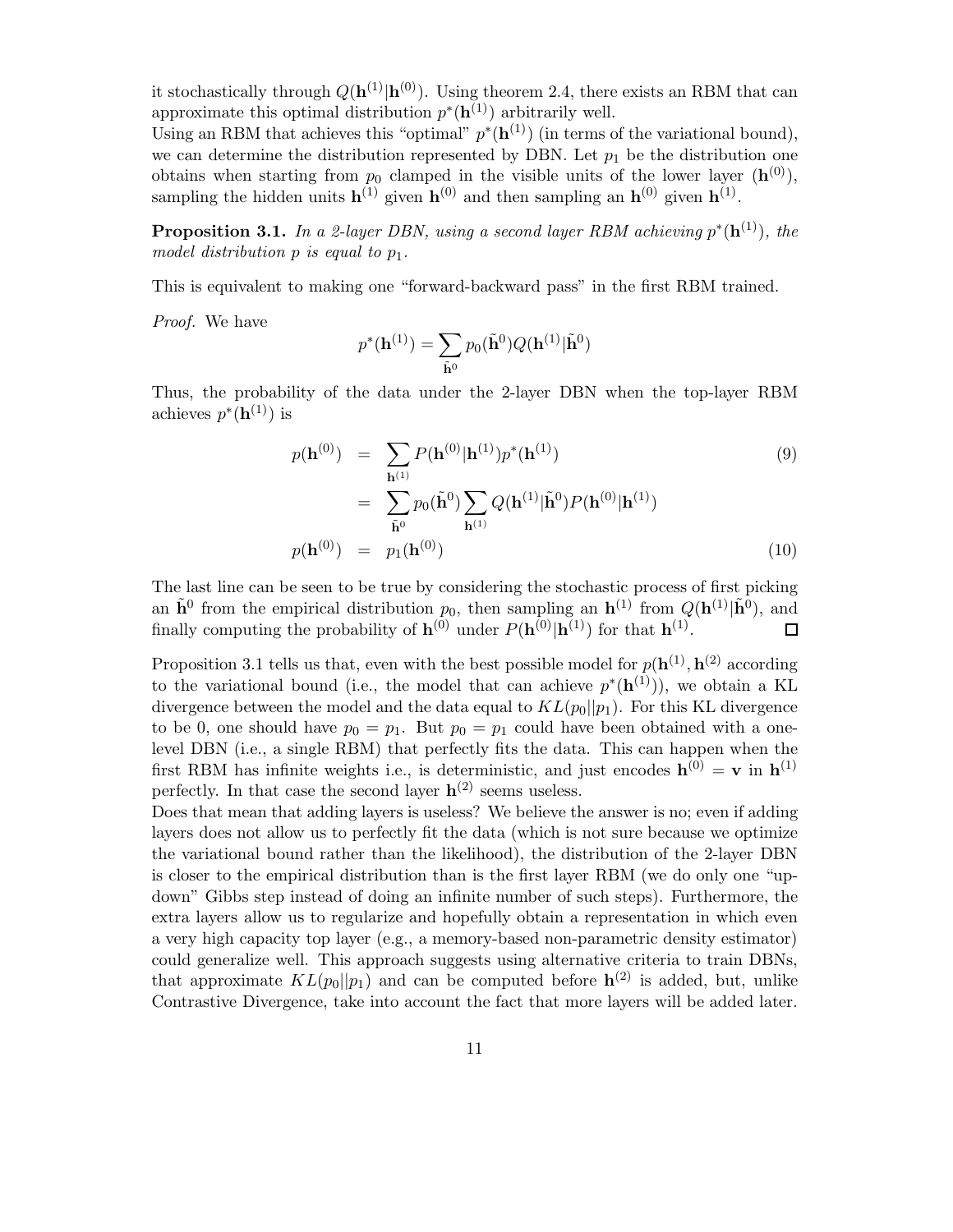Note that computing  $KL(p_0||p_1)$  exactly is intractable in an RBM because it involves summing over all possible values of the hidden vector h. One could use a sampling or mean-field approximation (replacing the summation over values of the hidden unit vector by a sample or a mean-field value), but even then there would remain a double sum over examples:

$$
\sum_{i=1}^{m} \frac{1}{m} \log \sum_{j=1}^{m} \frac{1}{m} \hat{P}(V^{1} = v_{i} | V^{0} = v_{j})
$$

where  $v_i$  denotes the *i*-th example and  $\hat{P}(V^1 = v_i | V^0 = v_j)$  denotes an estimator of the probability of observing  $V^1 = v_i$  at iteration 1 of the Gibbs chain (that is after a "forward-backward" pass) given that the chain is started from  $V^0 = v_j$ . We write  $\hat{P}$ rather than  $P$  because computing  $P$  exactly might involve an untractable summation over all possible values of h. In Bengio et al. (2007), the reconstruction error for training an auto-encoder corresponding to one layer of a deep network is  $\log \hat{P}(V^1 = v_i | V^0 = v_i)$ . Hence  $\log \hat{P}(V^1 = v_i | V^0 = v_j)$  is like a reconstruction error when one tries to reconstruct or predict  $v_i$  according to  $P(v_i|\mathbf{h})$  when starting from  $v_j$ , sampling h from  $P(\mathbf{h}|v_j)$ . This criterion is essentially the same as one already introduced in a different context in (Bengio, Larochelle, & Vincent, 2006b), where  $\hat{P}(V^1 = v_i | V^0 = v_j)$  is computed deterministically (no hidden random variable is involved), and the inner sum (over  $v_j$ 's) is approximated by using only the 5 nearest neighbors of  $v_i$  in the training set. However, the overall computation time in (Bengio et al., 2006b) is  $O(m^2)$  because like most nonparametric learning algorithms it involves comparing all training examples with each other. In contrast, the Contrastive Divergence gradient estimator can be computed in  $O(m)$  for a training set of size m. This suggests that future research should investigate whether  $KL(p_0||p_1)$  is a good criterion (on very small datasets and hidden layers) and if so, devise and evaluate efficient approximations of it.

# 3.3 Open Questions on DBN Representational Power

The results described in the previous section were motivated by the following question: since an RBM can represent any distribution, what can be gained by adding layers to a DBN, in terms of representational power? More formally, let  $R_\ell^n$  be a Deep Belief Network with  $\ell + 1$  hidden layers, each of them composed of n units. Can we say something about the representational power of  $R_\ell^n$  as  $\ell$  increases? Denoting  $D_\ell^n$  the set of distributions one can obtain with  $R_{\ell}^n$ , it is shown in Hinton et al. (2006) that  $D_{\ell}^n \subseteq D_{\ell+1}^n$ . Two questions remain:

- do we have  $D_{\ell}^n \subset D_{\ell+1}^n$ , at least for  $\ell = 1$ ?
- what is  $D^n_{\infty}$ ?

# 4 Conclusions

We have shown that when the number of hidden units is allowed to vary, Restricted Boltzmann Machines are very powerful and can approximate any distribution, eventually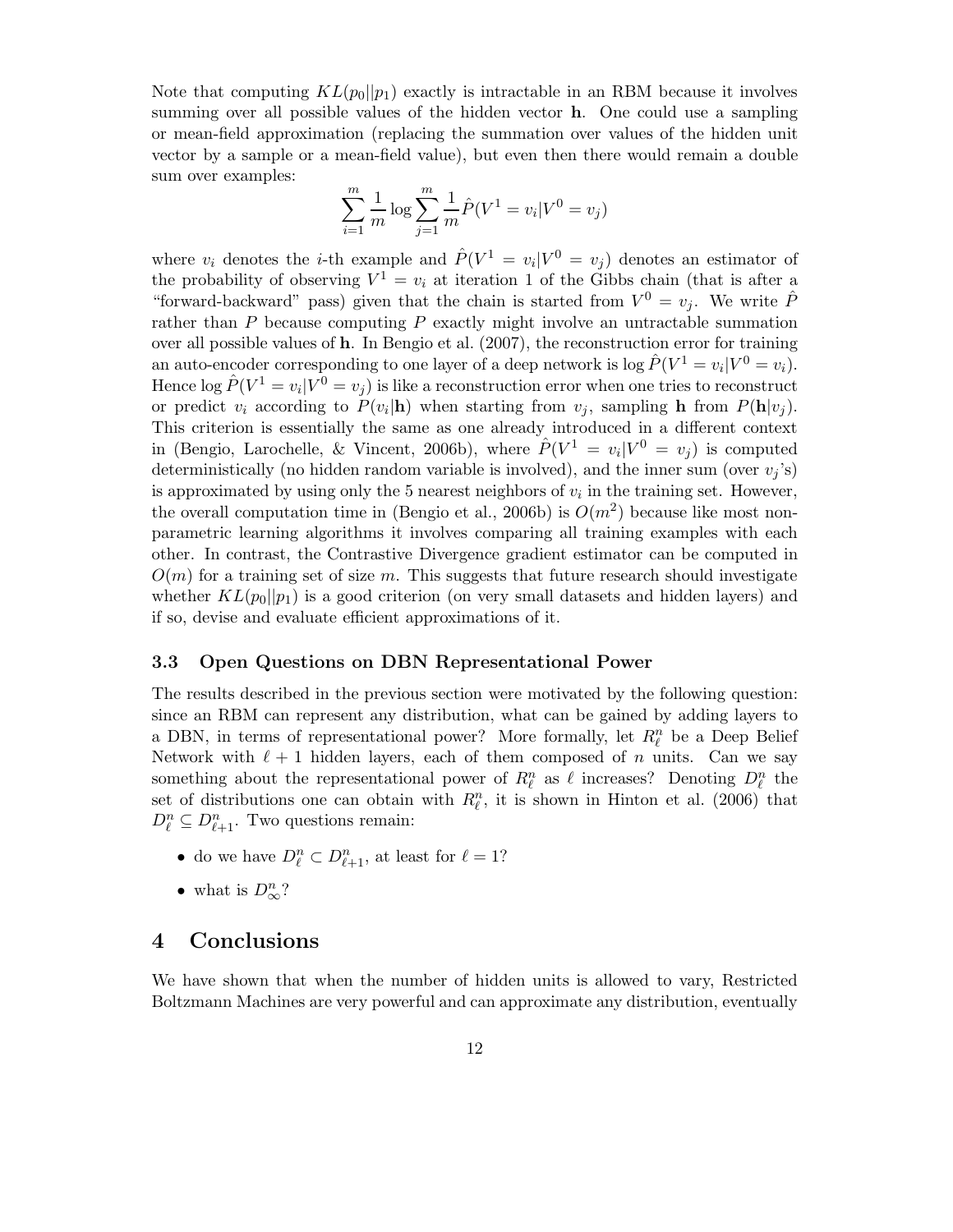representing them exactly when the number of hidden units is allowed to become very large (possibly 2 to the number of inputs). This only says that parameter values exist for doing so, but it does not prescribe how to obtain them efficiently. In addition, the above result is only concerned with the case of discrete inputs. It remains to be shown how to extend that type of result to the case of continuous inputs.

Restricted Boltzmann Machines are interesting chiefly because they are the building blocks of Deep Belief Networks, which can have many layers and can theoretically be much more efficient at representing complicated distributions (Bengio & Le Cun, 2007). We have introduced open questions about the expressive power of Deep Belief Networks. We have not answered these questions, but in trying to do so, we obtained an apparently puzzling result concerning Deep Belief Networks: the best that can be achieved by adding a second layer (with respect to some bound) is limited by the first layer's ability to map the data distribution to something close to itself  $(KL(p_0||p_1))$ , and this ability is good when the first layer is large and models well the data, so why do we need the extra layers? We believe that the answer lies in the ability of a Deep Belief Network to generalize better by having a more compact representation. This analysis also suggests to investigate  $KL(p_0||p_1)$  (or an efficient approximation of it) as a less greedy alternative to Contrastive Divergence for training each layer, because it would take into account that more layers will be added.

## Acknowledgments

The authors would like to thank the following funding organizations for support: NSERC, MITACS, and the Canada Research Chairs. They are also grateful for the help and comments from Olivier Delalleau and Aaron Courville.

# References

- Ackley, D., Hinton, G., & Sejnowski, T. (1985). A learning algorithm for Boltzmann machines. Cognitive Science, 9.
- Ajtai, M. (1983).  $\sum_{1}^{1}$ -formulae on finite structures. Annals of Pure and Applied Logic,  $24(1)$ , 48.
- Allender, E. (1996). Circuit complexity before the dawn of the new millennium. In 16th Annual Conference on Foundations of Software Technology and Theoretical Computer Science, pp. 1–18. Lecture Notes in Computer Science 1180.
- Bengio, Y., Lamblin, P., Popovici, D., & Larochelle, H. (2007). Greedy layer-wise training of deep networks. In Schölkopf, B., Platt, J., & Hoffman, T. (Eds.), Advances in Neural Information Processing Systems 19. MIT Press.
- Bengio, Y., Delalleau, O., & Le Roux, N. (2006a). The curse of highly variable functions for local kernel machines. In Weiss, Y., Schölkopf, B., & Platt, J. (Eds.),  $Advances$ in Neural Information Processing Systems 18, pp. 107–114. MIT Press, Cambridge, MA.